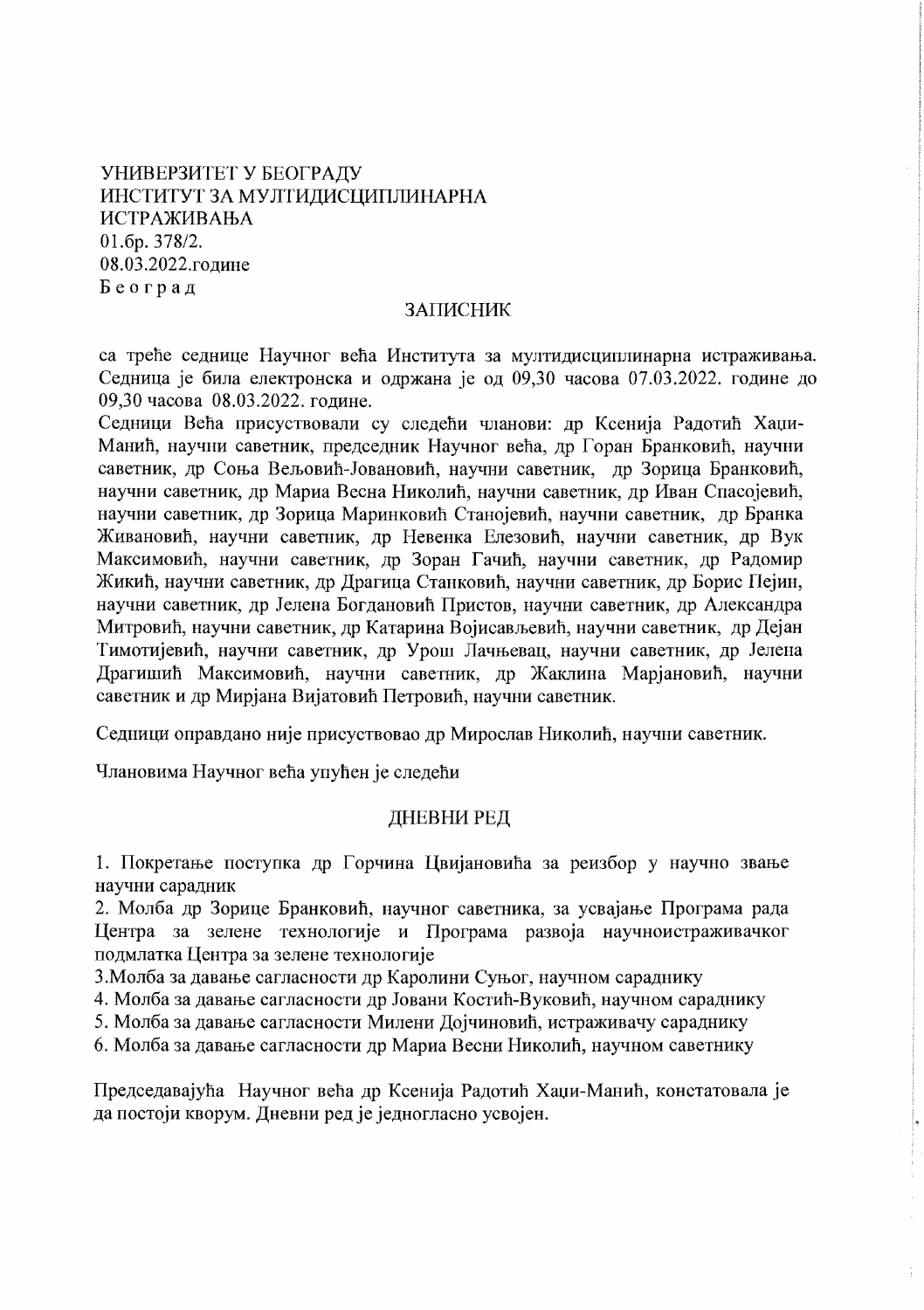#### Тачка 1.

Научно веће је, једногласно, донело следећу

### ОЛЛУКУ

1. Образује се комисија за спровођење поступка за реизбор у научно звање научног сарадника др Горчина Цвијановић.

2. У комисију из тачке 1. ове одлуке именују се:

- 1. др Марија Смедеревац-Лалић, виши научни сарадник, ИМСИ,
- 2. др Стефан Скорић, виши научни сарадник, ИМСИ.
- 3. др Весна Ђикановић, виши научни сарадник, Институт за биолошка истраживања "Др Синиша Станковић", Универзитет у Београду.

3. Комисија из тачке 2. ове одлуке дужна је да, у року од 30 дана, поднесе Научном већу Института извештај, који мора да садржи:

- биографске податке,  $\frac{1}{2}$
- преглед стручног и научног рада,
- оцену научног и стручног рада за претходни изборни период,
- оцену да ли су испуњени услови за стицање звања,
- предлог за стицање звања.

#### Тачка 2.

Научно веће је, једногласно, донело следећу

#### ОДЛУКУ

1. Усваја се Програм научноистраживачког рада Центра за зелене технологије Института за мултидисциплинарна истраживања за период од 2022. до 2027. године.

2. Усваја се Програм развоја научноистраживачког подмлатка Центра за зелене технологије Института за мултидисциплинарна истраживања за период од 2022. до 2027. године.

### Тачка 2.

Научно веће је, једногласно, донело следећу

#### ОДЛУКУ

Даје се сагласност др Каролини Суњог, научном сараднику, Института за  $14^{\text{th}}$ мултидисциплинарна истраживања, за учешће на конференцији, INTERNATIONAL COMET ASSAY WORKSHOP, која ће се одржати у Мастрихту (Холандија) у периоду од 23.-26. маја 2022. године.